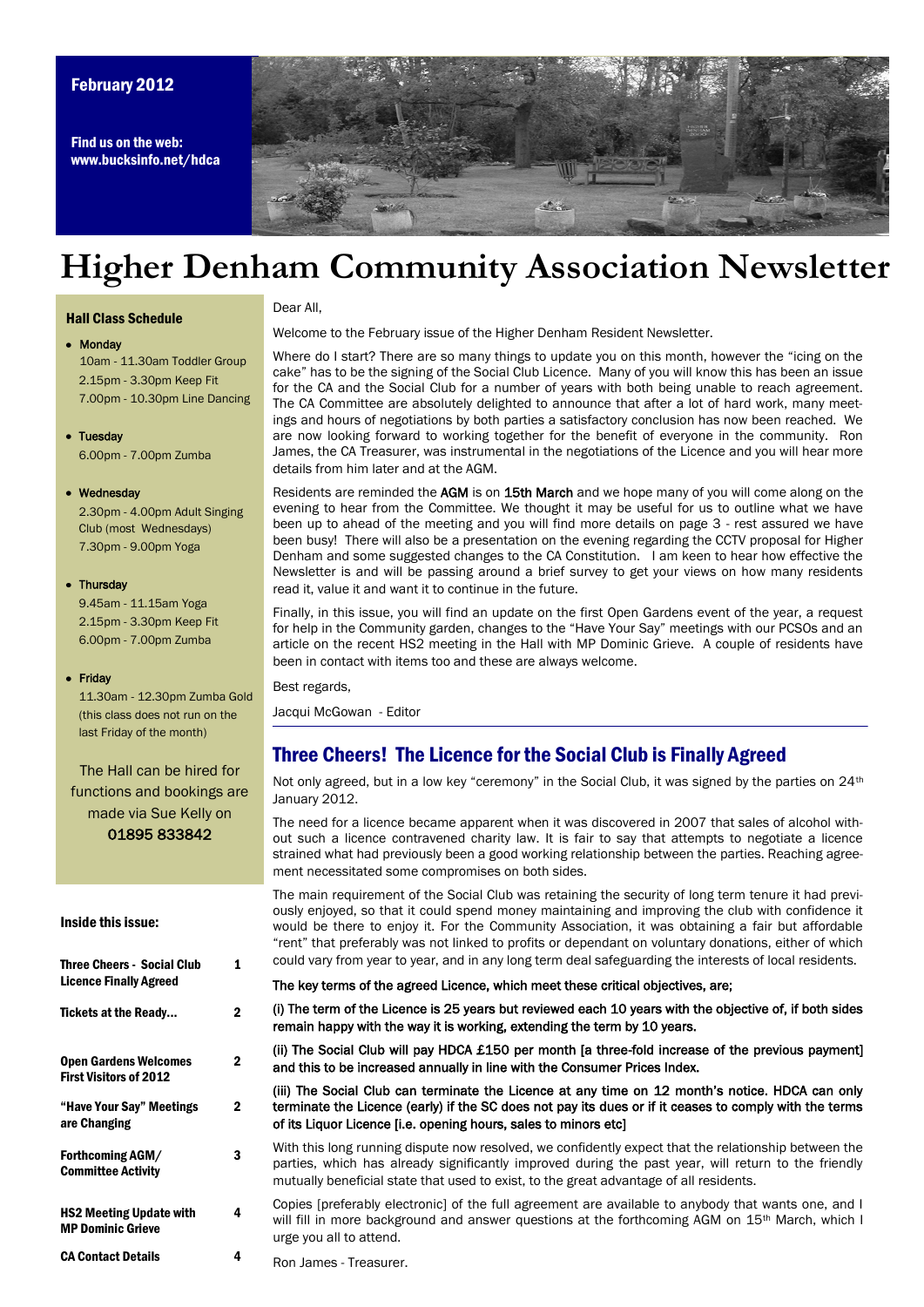# Parking Problem

A resident has taken the time to write to the CA to highlight the following parking issue.

―*Vehicles are parking on the pathway of Upper Road making it impossible for anyone to walk along without having to use the road as a pavement. In particular, vehicles are parking on the grass verge on the right hand side leading down to Middle Road, and it is ruined (near Doggetts). It's not safe walking with a pram, or dog or using a stick - we want to keep Higher Denham safe for our children*. *"* 

Please do take note and be considerate of others, pedestrians, drivers and neighbours alike, when parking your vehicle, whether it's a car, van or motorcycle.

# Bright Lights!



It hadn't occurred to me that exterior lights

may be intrusive or are a nuisance until a resident got in touch to raise the issue. Basic guidelines

from SBDC include:

- Use the correct amount of light, don't use bulbs that are brighter than needed. Higher Denham is classified as a semi-rural area so outside lighting is expected to be a lot less bright than in a town. Use a PIR rather than leaving lights on for prolonged periods.
- The beam from your light needs to be directed downwards to a point within your own property to prevent light pollution, light trespass and nuisance .
- Do not light other peoples' property, especially inside they can be very upsetting and you will get complaints!
- $\bullet$  If you want lights on for prolonged periods, use a  $9/11$ watt lamp which produce a kinder light than the very harsh light from the low energy bulbs

There is a publication (on the DEFRA archive) aimed at providing information to members of the public on sensible use of external lighting which you may find useful.

See [http://archive.defra.gov.uk/environment/quality/local/](http://archive.defra.gov.uk/environment/quality/local/nuisance/light/documents/lightpollution-templereport.pdf) [nuisance/light/documents/lightpollution-templereport.pdf](http://archive.defra.gov.uk/environment/quality/local/nuisance/light/documents/lightpollution-templereport.pdf) appendix D

# Have Your Say Meetings are Changing



As a result of little or no attendance at the locally held "Have your say Meetings" they are

 easier to remember! being reviewed and are likely to be one per month, with the next one in Higher Denham being in April. Our local PCSOs are keen to hear from residents in between meetings and urge you to report anything suspicious to PCSO Paul Dobbin at: paul.dobbin@thamesvalley.pnn.police.uk or on the new non-emergency telephone number. A reminder this has been changed from 0845 8 505 505 to 101 - much

# Tickets at the Ready…..

The Monthly draw will start again in March with the first prizes of the year being drawn at the AGM (1st prize £15, 2nd prize £10). A



member of the CA will be visiting participants imminently to collect annual subscriptions (£6.50 per year). For those not familiar with the Monthly Draw, half of the funds raised through tickets sales are used towards the upkeep of the Hall and the Community Areas, with the other half being awarded as prizes. This is a really easy way to support your CA, particularly if you are keen to be involved but don't have the spare time to do so. If you would like to join the Monthly Draw please contact any of the Committee who will arrange for you to be included.

# Open Gardens Welcomes 1st Visitors of the Year

The first Open Gardens of 2012 took place on 19th February. Despite a cold, but sunny, day it turned out to be a huge success with an increase in both visitor numbers and the amount raised compared to last February's event. A total of 160 visitors took the opportunity to wrap up warm and view the gardens on offer and enjoyed some much needed refreshments in the Hall. In doing so a staggering £833.30 was raised during the afternoon! (£513 more than last year), Thank you to resident Anne Ling and all of the other helpers who worked so hard to make this a success. Also thank you to residents for bearing with the unexpected influx of traffic into Higher Denham.

The next Open Gardens is on Sunday 22nd April In support of the Air Ambulance Fund - more details to follow nearer the date.

# CA Garden



The Community Garden would benefit from some much needed TLC and resident Di Gordon, who oversees the

maintenance of the garden, is looking for helpers to weed and prepare the area ready for Spring. If you can spare an hour every so often please contact Di, or better still if you are free on Sunday 4th March from 10am onwards, please do go along to the garden area. You will receive a very warm welcome!

Sponsor a Shrub (rose or any other plant) The community garden would benefit from some new plants to add colour and interest. It has been suggested residents might like to sponsor a shrub or plant of their choice to plant in the garden and watch it flourish over the years to come.

If you would like to speak to Di about either of the items relating to the gardens, please contact her on 01895 832321.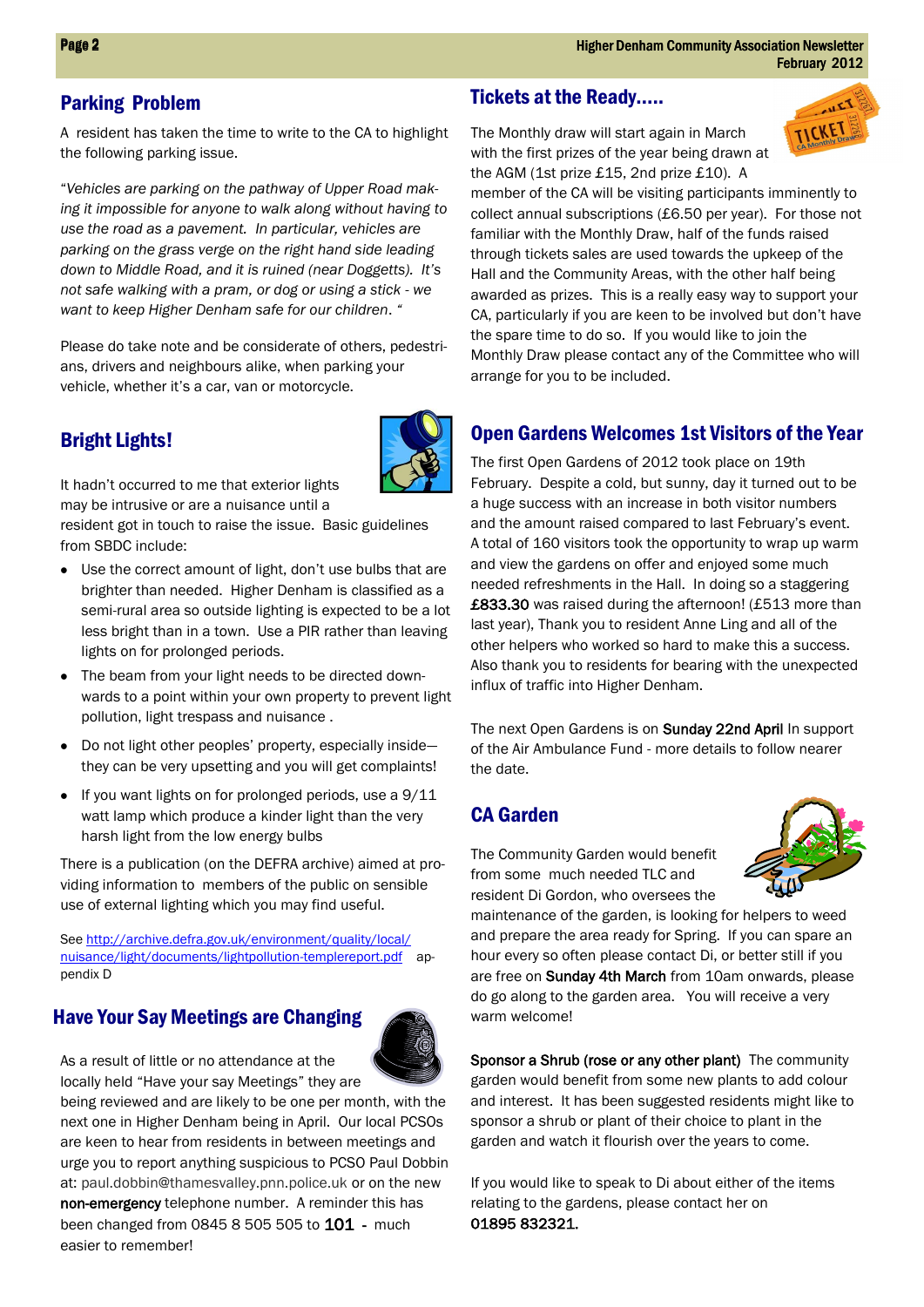# Reminder - 2012 Annual General Meetings

Annual General Meetings will be held in the HDCA Hall and Social Club starting at 7.45pm for 8.00pm as follows:

# Higher Denham Social Club Thursday 8th March 2012

# Higher Denham Community Association Thursday 15th March 2012

Those wishing to stand for election to the CA Committee must deliver their completed nomination forms by 1st March to 5 Middle Road. If you have mislaid the nomination form distributed with the January Newsletter please contact CA member Jacqui McGowan on 07876 391349.

# Forthcoming 2012 AGM

The AGM on 15th March will include regular items such as reports from the Chairman and Treasurer, however the agenda this year will also include the previously mentioned CCTV proposal for Higher Denham and suggested changes to the CA Constitution. Following the AGM in 2011 the Committee identified a few points in the Constitution needing clarification . To ensure everyone has ample time to consider these before the meeting they are shown on a separate page within the Newsletter. If you need any more detail or explanation before the AGM please contact Ron James at: r.james@company-doc.co.uk or contact the Chairman, David Ward, on 07870 629114.

# What have the CA been doing since the last AGM??

Some residents may be asking themselves this question since the last AGM, and although at times you may think little seems to be happening, the Committee have been really busy working on your behalf. We would like to share with you some of the things we have been up to and hope you will come along to the AGM to hear about them in more detail. We have received enormous support from residents helping by donating their time, services or items for use in the Hall and for this we are extremely grateful.

## In the Hall

- New Hall hire rates and scale implemented with discounted rates for Higher Denham residents.
- The Hall is being used more than ever (hire rate +30%), generating more income and greater use by local residents.
- Hall revenue increase of 55% 2010: £5979 2011: £9279; which is remarkable in the current economic climate.
- New Hall Booking form and Conditions of Hire put in place.
- Deep clean of the whole building, in particular the kitchen area. New professional, local cleaning company employed.
- Food hygiene rating of 2 stars achieved after inspection (comparable with pubs in the local area).
- New heating boiler installed in the Hall with a generous £500 donation from the Social Club.
- New crockery donated by a resident and made available for Hall hirers, eg Open Gardens.
- Tablecloths resourced for Hall use skilfully (and beautifully) made by a kind resident.
- Store room fitted out with new shelving and racking for all Hall hire users.
- Fire safety inspection with 4 minor points raised being rectified.
- Health and Safety audit by South Bucks District Council. Compliance with findings and identified points rectified.
- Removal of dilapidated furniture ie, old tables, chairs and piano.
- Hosted "Beating the Bounds" on behalf of the Parish Council, providing refreshments for 50+ visitors.
- Santa's Grotto available for younger children on Christmas Eve.
- Decorating/painting of the interior of the Hall planned in the next 2-3 months.

# Around the Hall

- Upkeep of the Community gardens.
- Grass cutting of the field. Maintenance of the children's play equipment.
- Audit of the field undertaken with cutting and maintenance improvement plans in place for the Spring.
- New storage shed generously donated by Martin Baker. Basketball hoop installed donation from GlaxoSmithKline.
- Bus shelter funding approved by Parish Council.
- Outside of Hall painted (free of charge by a resident).
- Funds allocated for coppicing Willow trees on the bank of the Glebe field to improve ecology to the River Misbourne.  $\bullet$

# In the Community

- Various fund raising events some joint with the Social Club provided a very welcome income; BBQ at Firework night, CA Tombola Stall at Party on the Park, Race Night and Musical Evening. Charity raffle for local children's hospice (Helen & Douglas House – raised £222)
- Residents surveyed following the last AGM for their opinions, many acted upon.
- Three Open Gardens events in 2011 with the final one being the most successful ever in terms of funds raised.
- Î Social Club Occupational Licence finally agreed and signed.
- The current Committee has worked hard to substantially improve the CA's financial position; 2010: loss £1015, 2011: profit £9520.